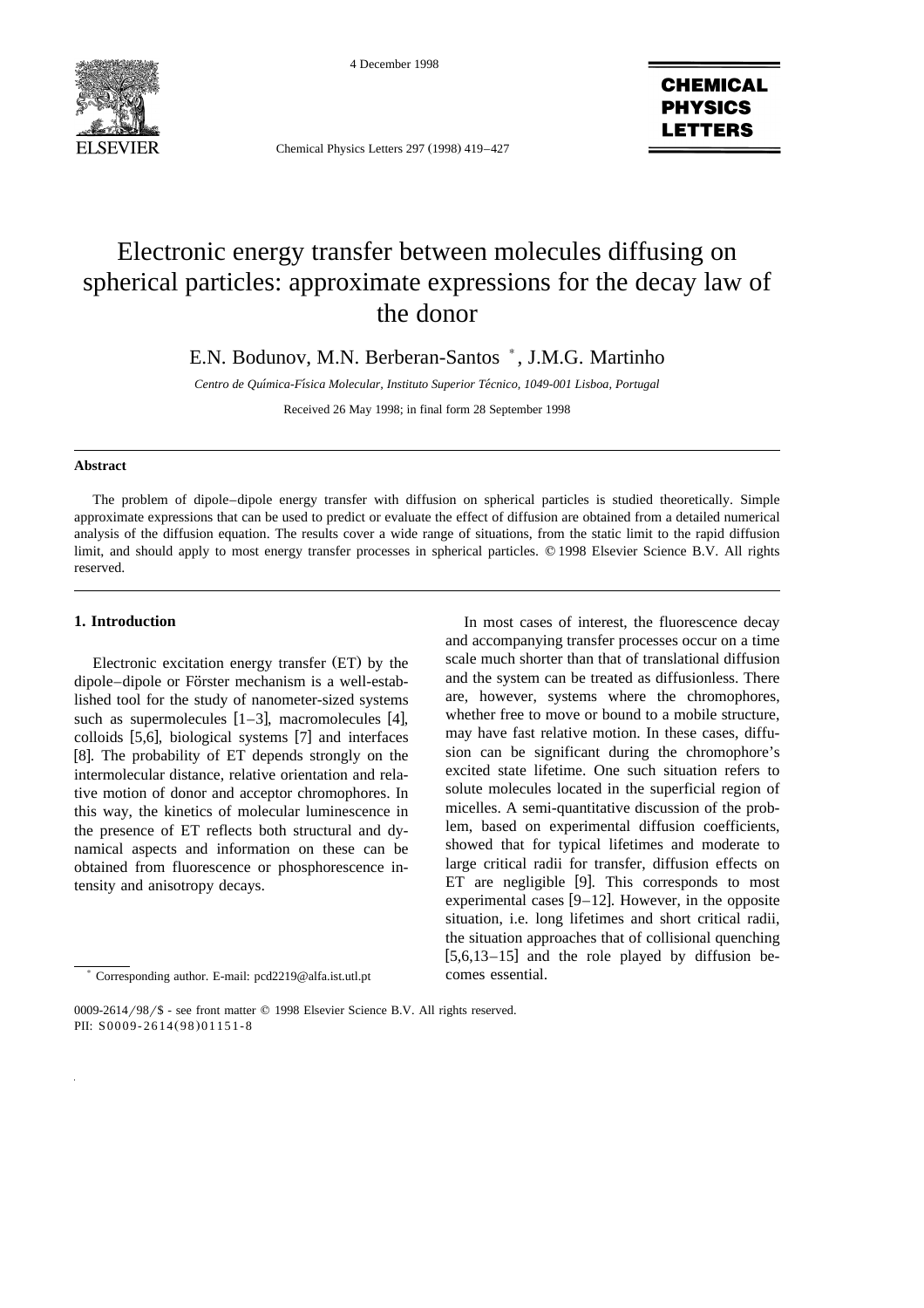Recently, Matzinger et al. [16] considered this problem in detail from a theoretical point of view. They have written the diffusion equation for the relative motion of two particles on the surface of a sphere. A distance of closest approach was also incorporated in the model. The ensemble decay laws, for both reversible (donor–donor) and irreversible (donor–acceptor) transfers, based on the independent-pair approximation, were then obtained. The diffusion equation was numerically solved and the corresponding decay laws compared with the results of a Monte Carlo simulation of the same problem. Good agreement between the two methods was found. The general conclusion reached in Ref. [9], namely that for typical lifetimes and moderate to large critical radii for transfer diffusion effects on ET are negligible, was confirmed.

Although quantitative results were obtained, both numerically and by simulation, no approximate expressions that can be used to predict or evaluate the effect of diffusion were given in the paper mentioned  $[16]$ .

It is the purpose of the present work to obtain such relations for the irreversible ET case, from a detailed numerical analysis of the previously derived diffusion equation  $[16]$ . The results obtained should apply to other types of spherical particles, provided the assumptions made are valid.

### **2. Model**

We assume that excitation transfer occurs among non-interacting chromophores lying on the surface of monodisperse spherical particles of radius  $R$  (see Fig. 1). There are two types of chromophores (donors



Fig. 1. Geometry and variables for a donor–acceptor pair located on the surface of a spherical particle.

and acceptors) which have a smaller size than that of the particle. At the initial time  $t = 0$  only donors are excited. ET occurs irreversibly from the excited donor to one of the acceptors. ET and other interactions between donors are neglected. Donor–acceptor coupling mediated by the particle is also not considered. The spherical particle concentration is chosen to be low, so that excitation transfer between different spherical particles can be excluded. Chromophores are allowed to diffuse on the surface of the spherical particle, their relative diffusion constant being  $D =$  $D_{\rm D} + D_{\rm A}$ , where  $D_{\rm D}$  and  $D_{\rm A}$  are the lateral diffusion constants of the donor and the acceptor, respectively. Without loss of generality, the initially excited donor can be considered to be immobile and the acceptor to move with diffusion constant *D*. This allows the characterisation of the donor–acceptor distance *r* by one polar angle  $\theta$  only (see Fig. 1)

$$
r = \sqrt{2R^2(1 - \cos \theta)}.
$$
 (1)

The equations describing the relative diffusion of a pair on a spherical surface, with a long-range interaction term, which is a particular case of the more general problem of diffusion with reaction  $[17]$ , were obtained in Ref.  $[16]$ . The donor decay is determined by the two-particle survival probability  $S(\theta, t)$  which satisfies the equation

$$
\frac{\partial}{\partial t}S(\theta, t) = [D\nabla_{\theta}^{2} - w(\theta)]S(\theta, t).
$$
 (2)

 $S(\theta, t)$  is the probability density that the excited donor and the acceptor are at the distance *r* at time *t* and,

$$
D\nabla_{\theta}^{2} = \frac{D}{R^{2} \sin \theta} \frac{\partial}{\partial \theta} \left[ \sin \theta \frac{\partial}{\partial \theta} \right].
$$
 (3)

This probability is time-dependent owing to both molecular diffusion and donor–acceptor ET with rate  $w(\theta)$ . For the dipole–dipole mechanism of ET one has

$$
w(\theta) = w(r) = \frac{1}{\tau_0} \left(\frac{R_0}{r}\right)^6
$$
  
= 
$$
\frac{1}{\tau_0} \frac{R_0^6}{\left[2R^2(1 - \cos \theta)\right]^3},
$$
 (4)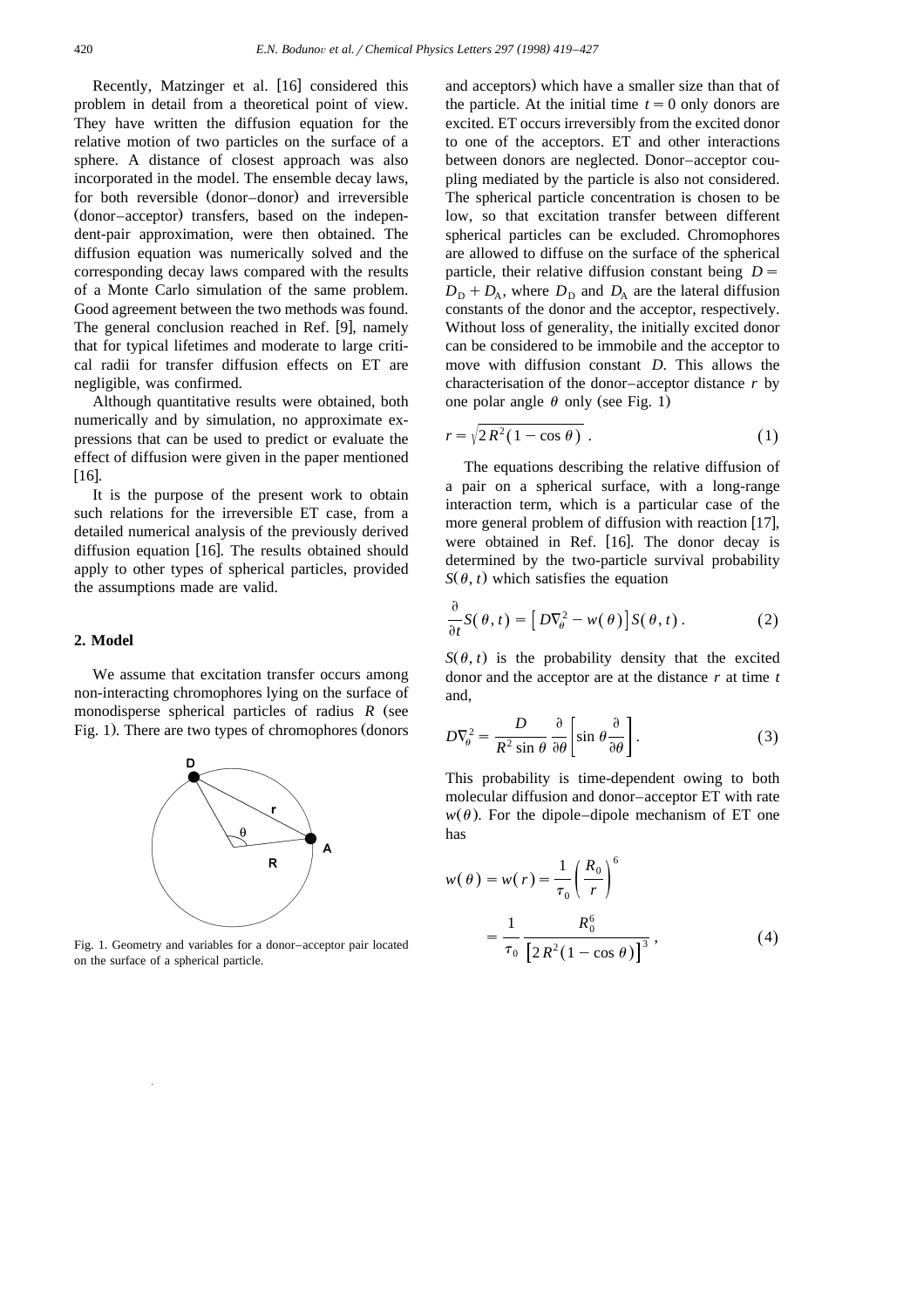where  $\tau_0$  is the lifetime of the excited donor and  $R_0$ is the critical (or Förster) radius [18], computed with an orientational factor of  $2/3$  (fast and isotropic rotational motion is assumed).

Eq.  $(2)$  is solved with the reflecting boundary condition

$$
2\pi R^2 \sin \theta_c D \frac{\partial}{\partial \theta} S(\theta, t)|_{\theta = \theta_c} = 0.
$$
 (5)

The physical meaning of this condition being that the donor and acceptor cannot be nearer than the distance of closest approach

$$
r_{\rm c} = \sqrt{2R^2(1 - \cos\theta_{\rm c})} \tag{6}
$$

which depends on the effective radii of the donor and acceptor.

At initial time  $(t = 0)$  the relative distribution of excited donors and acceptors is random and homogeneous, hence

$$
S(\theta,0) = 1/(1 + \cos \theta_c). \tag{7}
$$

The denominator of Eq.  $(7)$  ensures the fulfilment of the normalisation condition

$$
\int_{\theta_{\rm c}}^{\pi} S(\theta,0) \sin \theta \, d\theta = 1.
$$

In the general case in which one donor is surrounded by several acceptors positioned at the angular positions  $\theta_1 \ldots \theta_N$ , the excited donor survival probability density,  $P(\theta_1 \dots \theta_N, t)$ , is expressed as a product of independent two-particle probability densities because ET from the donor to one acceptor does not depend, to a good approximation, on the presence of other acceptors

$$
P(\theta_1 \dots \theta_N, t) = \prod_{i=1}^N S(\theta_i, t).
$$
 (8)

This approach is valid if the size of the spherical particle is much larger than the size of chromophores. Usually this condition is fulfilled.

To obtain the macroscopic decay one needs to average the survival probability over all positions of  $\theta$ , as follows:

$$
P_N(t) = \int_{\theta_c}^{\pi} \cdots \int_{\theta_c}^{\pi} P(\theta_1 \dots \theta_N, t)
$$
  
 
$$
\times \sin \theta_1 d\theta_1 \cdots \sin \theta_N d\theta_N.
$$
 (9)

As all the acceptors are equivalent one has

$$
P_N(t) = \left[ \int_{\theta_c}^{\pi} S(\theta, t) \sin \theta \, d\theta \right]^N = \left[ P_1(t) \right]^N, \quad (10)
$$

with

$$
P_1(t) = \int_{\theta_c}^{\pi} S(\theta, t) \sin \theta \, d\theta.
$$

Taking into account the Poisson distribution of acceptors over spherical particles one finally obtains the donor fluorescence decay

$$
I(t) = e^{-t/\tau_0} \sum_{N=0}^{\infty} \frac{\overline{N}}{N!} e^{-\overline{N}} [P_1(t)]^N
$$
  
=  $\exp\{-t/\tau_0 - \overline{N}[1 - P_1(t)]\},$  (11)

where  $\overline{N}$  is the average number of acceptors per spherical particle. For long times and because  $P_1(t)$  $\rightarrow$  0 when  $t \rightarrow \infty$ ,

$$
I(t) = \exp\left\{-\frac{t}{\tau_0} - \overline{N}\right\},\qquad(12)
$$

which is simply the intrinsic decay multiplied by the fraction of spheres without acceptors.

Note that the use of the Poisson distribution is valid if the size of spherical particles is much larger the size of chromophores and if *N* is much smaller than the maximum allowed number of chromophores *T* that can be placed on the spherical particle surface. Otherwise one should use the binomial distribution  $[6,19]$ 

$$
B_N(\overline{N},T) = \frac{T!}{N!(T-N)!} \left(\frac{\overline{N}}{T}\right)^N \left(1 - \frac{\overline{N}}{T}\right)^{T-N}.
$$
\n(13)

For small  $\overline{N}$  and  $T > 20$ , the Poisson and the binomial (12) distributions give similar results for small *N*. Thus, in the usual experimental conditions the Poisson distribution is valid.

For  $\overline{N} \approx T$  the binomial distribution must be used, and qualitatively different results are obtained. Indeed, in this case all allowed sites are occupied, all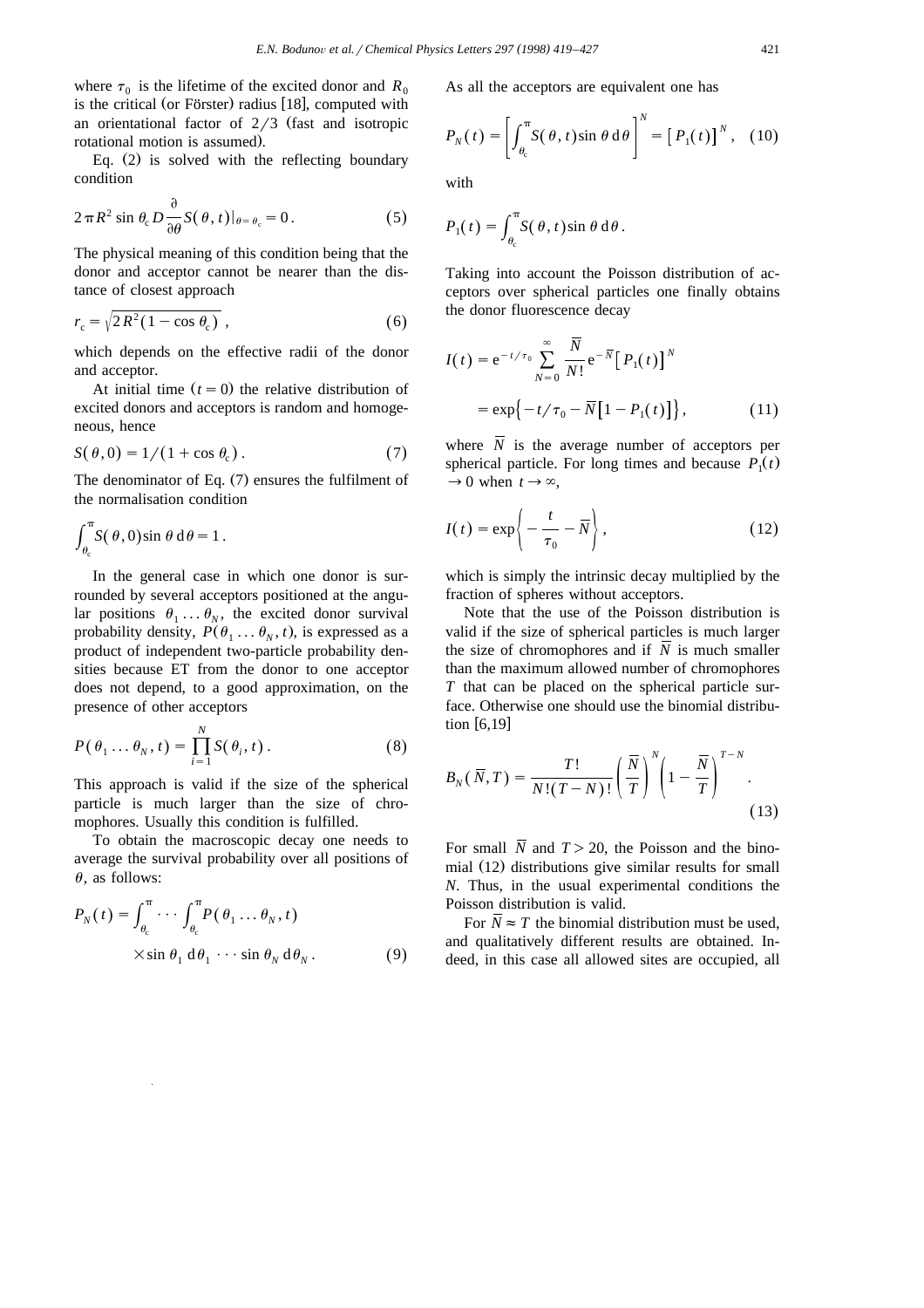spherical particles are equivalent and the luminescence kinetics become exponential:

$$
I(t) = \exp\left\{-\frac{t}{\tau_0} - t\sum_{i}^{T} w(\theta_i)\right\},
$$
 (14)

the summation in Eq.  $(14)$  being carried over all allowed positions of the acceptors.

#### **3. Approximate results**

For the conditions corresponding to the usual experimental conditions, one can use Eqs.  $(2)$ ,  $(10)$ and  $(11)$  to calculate the donor decay. Thus, the problem reduces to the calculation of the two-particle probability  $S(\theta, t)$ . As above mentioned, this was previously done both numerically and by Monte Carlo simulation in Ref. [16].

We tried to solve Eq.  $(2)$  with the stated initial and boundary conditions, Eqs.  $(7)$  and  $(5)$ , respectively. For this, the use of the following dimensionless parameters and variables is convenient:

$$
t^* = \left(\frac{R_0}{2R}\right)^6 \frac{t}{\tau_0},\tag{15a}
$$

$$
D^* = \frac{D\tau_0}{R^2} \left(\frac{2R}{R_0}\right)^6,\tag{15b}
$$

$$
y = 1 - \cos \theta, \tag{15c}
$$

where  $t^*$  is the reduced time and  $D^*$  is the reduced mutual diffusion coefficient.

With these changes, Eqs.  $(2)$ ,  $(5)$  and  $(7)$  respectively become

$$
\frac{\partial}{\partial t^*} S(y, t^*) = \left\{ D^* \frac{\partial}{\partial y} \left[ y(2 - y) \frac{\partial}{\partial y} \right] - \frac{8}{y^3} \right\} S,
$$
\n(16a)

$$
\frac{\partial}{\partial y}S\bigg|_{y=y_c} = 0\,,\tag{16b}
$$

$$
S(y,0) = 1/(2-y_c),
$$
 (16c)

with

$$
P_1(t^*) = \int_{y_c}^{2} S(y, t^*) \, dy \tag{16'}
$$

From published experimental data, it can be estimated that the dimensionless diffusion coefficient  $D^*$  can take values up to 5000, whereas the parameter  $y_c$  characterising the distance of closest approach is typically smaller than 0.03.

#### *3.1. Slow diffusion*

To obtain approximate analytical results when diffusion is slow (small  $D^*$ ) Eq. (16a) is rewritten as follows:

$$
\frac{\partial}{\partial t^*} S = (\hat{A} + \hat{B}) S, \qquad (17)
$$

where  $\hat{A}$  and  $\hat{B}$  are operators  $(\hat{B} = D(\partial/\partial y) [y(2$  $y\partial/\partial y$  and  $\hat{A} = -8/y^3$ . The formal solution of Eq.  $(17)$  is

$$
S(y, t^*) = e^{\hat{A}t^*} S(y, 0)
$$
  
+  $\int_0^{t^*} e^{\hat{A}(t^* - u)} \hat{B} e^{\hat{A}u} S(y, 0) du$ , (18)

where  $S(y, 0)$  is the initial distribution. Considering that the operator  $\hat{B}$  is small in comparison with  $\hat{A}$ , and using Eq.  $(18)$ , one can obtain the solution,  $S(y, t^*)$ , in iterative form

$$
S(y, t^*) = S^{(0)}(y, t^*) + S^{(1)}(y, t^*)
$$
  
+ 
$$
S^{(2)}(y, t^*) + \cdots
$$
 (19)

The zeroth-order approximation is

$$
S^{(0)}(y, t^*) = e^{\hat{A}t^*} S(y, 0).
$$
 (20)

The first-order correction is

$$
S^{(1)}(y, t^*) = \int_0^{t^*} e^{\hat{A}(t^* - u)} \hat{B} S^{(0)}(y, u) du.
$$
 (21)

The second-order correction is

$$
S^{(2)}(\,y,t^*) = \int_0^{t^*} e^{\hat{A}(t^* - u)} \hat{B} S^{(1)}(\,y,u) \, \mathrm{d}u \,, \tag{22}
$$

and so on. In accordance with Eqs.  $(16')$  and  $(19)$  we obtain the iteration row for two-particle luminescence kinetics

$$
P_1(t^*) = P_1^{(0)}(t^*) + P_1^{(1)}(t^*) + P_1^{(2)}(t^*) + \cdots
$$
\n(23)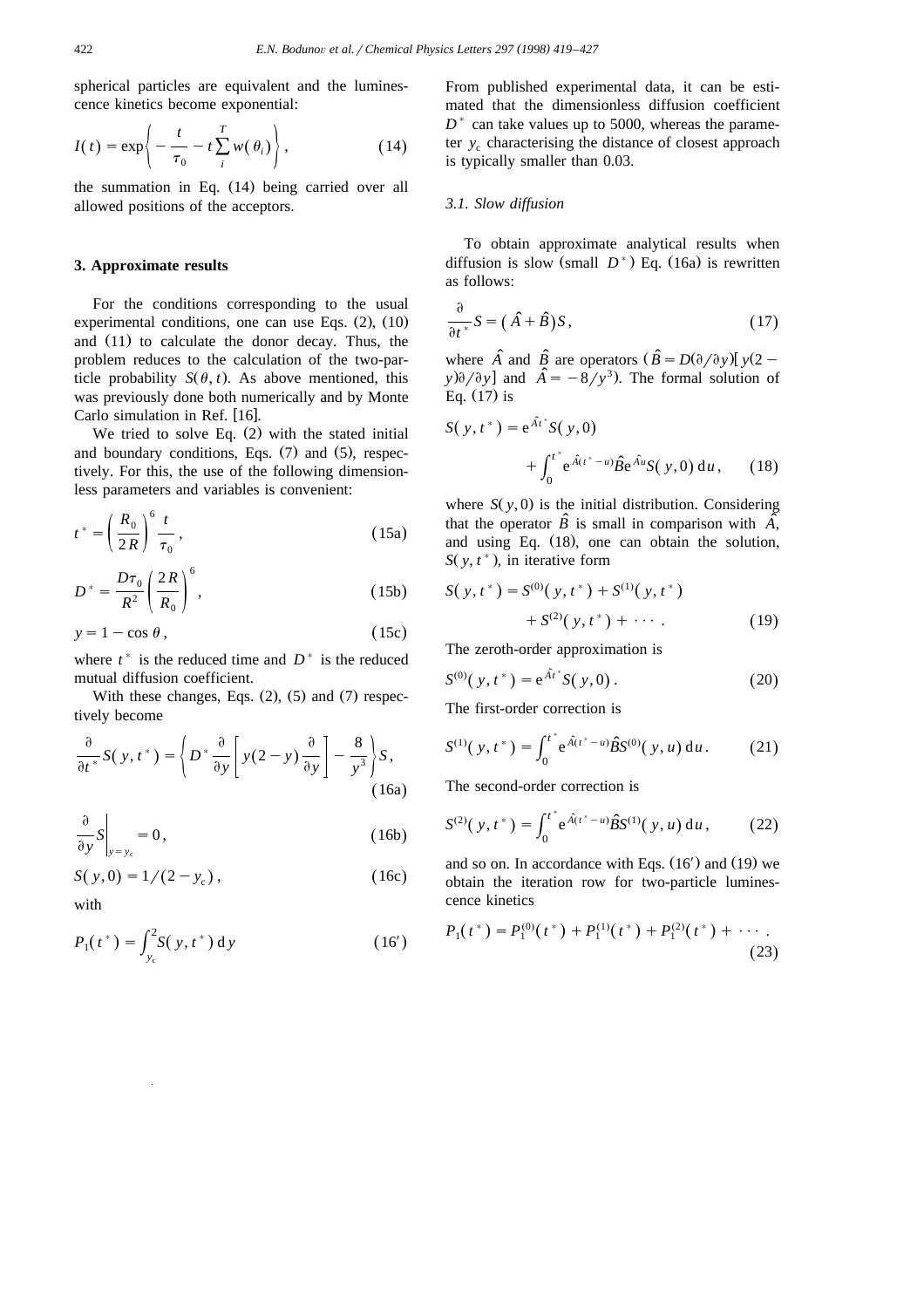If the diffusion coefficient is equal to zero (static limit) then  $S^{(0)}(y, t^*) = \exp(-8t^*/y^3)$  and the zero-order kinetics are  $[6,9,16]$ 

$$
P_1^{(0)}(t^*) = \exp(-t^*) - (t^*)^{1/3} \Gamma(\tfrac{2}{3}, t^*), \quad (24)
$$

where  $\Gamma(a, t^*)$  is the incomplete gamma function

$$
\Gamma(a, t^*) = \int_{t^*}^{\infty} e^{-z} z^{a-1} dz,
$$
\n(25)

Eq. (24) is valid when  $y_c = 0$  (or  $r_c = 0$ ). In real situations, although nonzero,  $y_c \ll 1$  and one can check that if  $y_c = 0.02$  Eq. (24) differs from the exact solution by less than 1%. Similar conclusions were reached by Pilling and Rice  $[20]$  for the infinite three-dimensional case. Using the zero approximations  $S^{(0)}(y, t^*)$ , the first two corrections to the two-particle kinetics were calculated. The first one is

$$
P_1^{(1)}(t^*) = \frac{D^*}{2} \left\{ -t^* \left[ 3\Gamma(1,t^*) - 2\Gamma(2,t^*) \right] + 2\left(t^*\right)^{4/3} \left[ \Gamma\left(\frac{2}{3},t^*\right) - \Gamma\left(\frac{5}{3},t^*\right) \right] \right\}.
$$
\n(26)

The second one has the order  $P_1^{(2)}(t^*) \approx$  $O[(D^*)^2 (t^*)^{5/3}]$ . Comparing the first and the second approximations one can see that the small pa rameter is  $D^*(t^*)^{2/3}$ .

Using Eqs.  $(24)$  and  $(26)$ , we tried to construct the approximate kinetics which would be valid up to a dimensionless diffusion coefficient  $D^* \cong 1$ .

Firstly, we obtained a simple function describing the zero-order result, Eq.  $(24)$ , with high accuracy, in the domain  $t^* \in [0, 2]$ . This empirical function is

$$
P_{1,\text{ap}}^{(0)}(t^*) = \exp\left[-1.2541(t^*)^{1/3}\right] -1.13(t^*)^{2/3} -0.37t^*\right].\tag{27}
$$

The coefficient of  $(t^*)^{1/3}$  is obtained by expanding Eq.  $(24)$  into a power series in  $t^*$ . The other two coefficients were obtained using a least-squares cri terion. In the interval  $t^* \in [0, 2]$ , functions (27) and (24) are practically indistinguishable.

Secondly, Eqs.  $(16a)$ ,  $(16b)$  and  $(16c)$  were solved numerically for  $D^* \in [0, 20]$ . Note that chromophore diffusion begins to affect the luminescence kinetics noticeably when  $D^* \geq 0.2$ . Using Eqs. (26)



Fig. 2. Function  $P_1(t^*)$  in the slow and intermediate diffusion cases. Comparison of the approximate solution (solid line), Eq. (28), with the exact solution obtained by numerical resolution of the diffusion equation (dashed line), for reduced diffusion coefficients  $D^*$  varying from 0 (static limit) to 100. The value of  $D^*$ is shown next to each pair of curves.

and  $(27)$  and the numerical solution of Eqs.  $(16a)$ ,  $(16b)$  and  $(16c)$  we constructed the approximate function

$$
P_{1,\text{ap}}(t^*) = \exp\{-1.2541(t^*)^{1/3} - 1.13(t^*)^{2/3} -0.37t^*(1+1.35D^*) -0.61(t^*)^{4/3}D^*(1-0.05D^*)\}.
$$
\n(28)

The coefficients  $0.61$  and  $0.05$  in Eq.  $(28)$  were obtained using a least-squares criterion. If  $D^* \leq 20$ then Eq.  $(28)$  coincides (with a precision better than 5%) with the exact result obtained by the numerical resolution of Eq.  $(16a)$  in the time domain, for  $P_{1 \text{ an}}(t^*) \ge 0.05$  (see Fig. 2).

Our calculations show that one can also use Eq. (28) for values  $20 \le D^* \le 100$  (see Fig. 2) if one equates the last term in Eq.  $(28)$  to zero.

#### *3.2. Fast diffusion*

As noted above, the dimensionless diffusion coefficient  $D^*$  can reach values of the order of  $10^3$ . It is therefore interesting to investigate the case of a high diffusion coefficient also.

From a physical point of view, if  $D^* \to \infty$  (the so-called rapid-diffusion limit  $[21]$ , then the survival probability  $S(y, t^*)$  cannot depend on variable *y* (the position of the acceptor on the spherical parti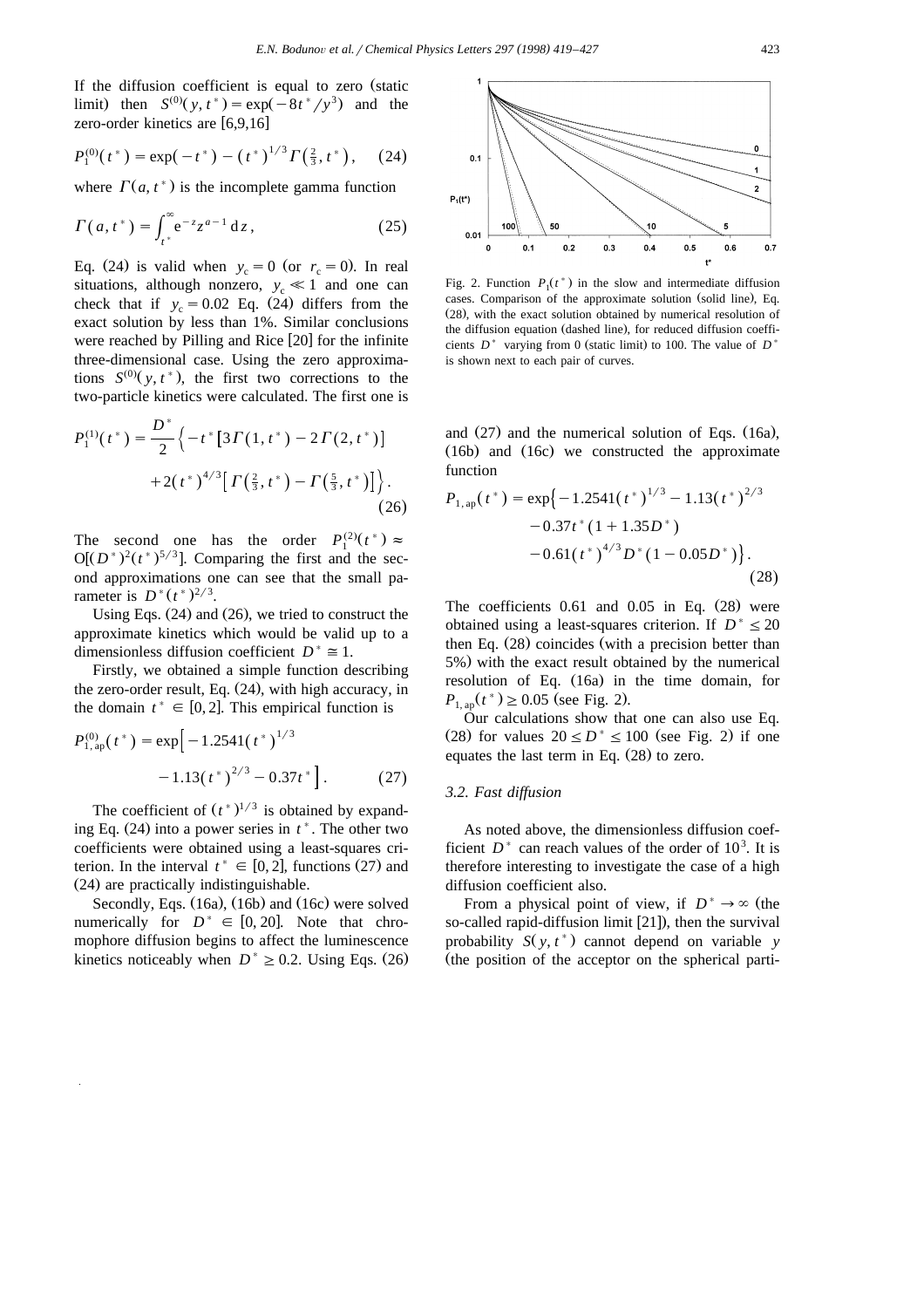cle) because diffusion is so fast that the decrease of the function  $S(y, t^*)$  at small *y* (see Eq. (16a)) is immediately compensated by the acceptor diffusion from large distances ( $y \le 2$ ). Only for finite diffusion coefficients is the survival probability *S* a function of *y*. This function, although time-dependent for short times, rapidly attains a stationary distribution,  $S_{\rm st}(y)$ . Therefore it is natural to look for the solution of Eq.  $(16a)$  as a product of two functions (one dependent only on the space coordinate, the other dependent on the time coordinate).

$$
S(y, t^*) = S_{st}(y) F(t^*).
$$
 (29)

Insertion of Eq.  $(29)$  into Eq.  $(16a)$  and integrating over *y*, one obtains (taking into account the boundary condition)

$$
\frac{d}{dt^*}F(t^*)\int_{y_c}^2 S_{st}(y) dy
$$
  
=  $-F(t^*)\int_{y_c}^2 \frac{8}{y^3} S_{st}(y) dy.$  (30)

Introducing the quantity

$$
B = \int_{y_c}^{2} \frac{8}{y^3} S_{\rm st}(y) \, dy \bigg/ \int_{y_c}^{2} S_{\rm st}(y) \, dy,
$$
 (31)

we obtain the solution

$$
F(t^*) = \exp(-Bt^*)\,. \tag{32}
$$

Note that, according to Eq.  $(31)$ , the parameter *B* depends only on the shape of the function  $S_{\rm st}(y)$  but not on  $S_{\rm st}(0)$ .

Introducing the solutions  $(32)$  and  $(29)$  into Eq.  $(16a)$  we get

$$
\left[\frac{d}{dy}y(2-y)\frac{d}{dy}\right]S_{st}(y)
$$

$$
+\frac{1}{D^*}\left(B-\frac{8}{y^3}\right)S_{st}(y)=0.
$$
(33)

We will look for the solution of this equation in the form of a power series in  $1/D^*$ ,

$$
S_{st}(y) = S_{st}^{(0)}(y) + S_{st}^{(1)}(y) + S_{st}^{(2)}(y) + \cdots,
$$
\n(34)

where  $S_{\rm st}^{(1)}(t^*) = O(1/D^*)$ ,  $S_{\rm st}^{(2)}(t^*) = O(1/D^{*2})$ , and so on. As it was noted, for a very large diffusion coefficient  $(D^* \to \infty)$  the function is not dependent on *y* and therefore, in the zeroth-order approximation, it follows from Eq.  $(33)$  that

$$
S_{\rm st}^{(0)}(\mathbf{y}) = 1/(2 - y_{\rm c}). \tag{35}
$$

Introducing this value into Eq.  $(31)$  we have

$$
B^{(0)} = (2 + y_c) / y_c^2.
$$
 (36)

Inserting the power series, Eq.  $(34)$ , into Eq.  $(33)$ we obtain the equation for the first-order approximation

$$
\left[\frac{d}{dy}y(2-y)\frac{d}{dy}\right]S_{st}^{(1)}(y) + \frac{1}{D^*}\left(B^{(0)} - \frac{8}{y^3}\right)S_{st}^{(0)}(y) = 0 \tag{37}
$$

with

$$
\left.\frac{\mathrm{d}}{\mathrm{d} y} S_{\mathrm{st}}^{(1)}(y)\right|_{y=y_{\mathrm{c}}} = 0.
$$

The solution of this equation is

$$
S_{\rm st}^{(1)}(y) = \frac{1}{D^*(2 - y_{\rm c})} \left[ \frac{1}{y^2} + \frac{1}{y} + \frac{C_1 - 1}{2} \ln y - C_2 \right],
$$
 (38)

with

$$
C_1 = B^{(0)} y_c + \frac{4}{y_c^2} ,
$$

and

$$
C_2 = \frac{3}{4} + \frac{C_1 - 1}{2} \ln 2.
$$

Inserting the function  $S_{st}(y)$ , Eq. (38), obtained with precision up to the first order, into Eq.  $(31)$ , and taking into account the condition  $y_c \ll 1$ , a more exact value of *B* is obtained:

$$
B = \frac{2}{y_c^2} \left( 1 - \frac{2 \ln(1/y_c)}{D^* y_c^2} \right).
$$
 (39)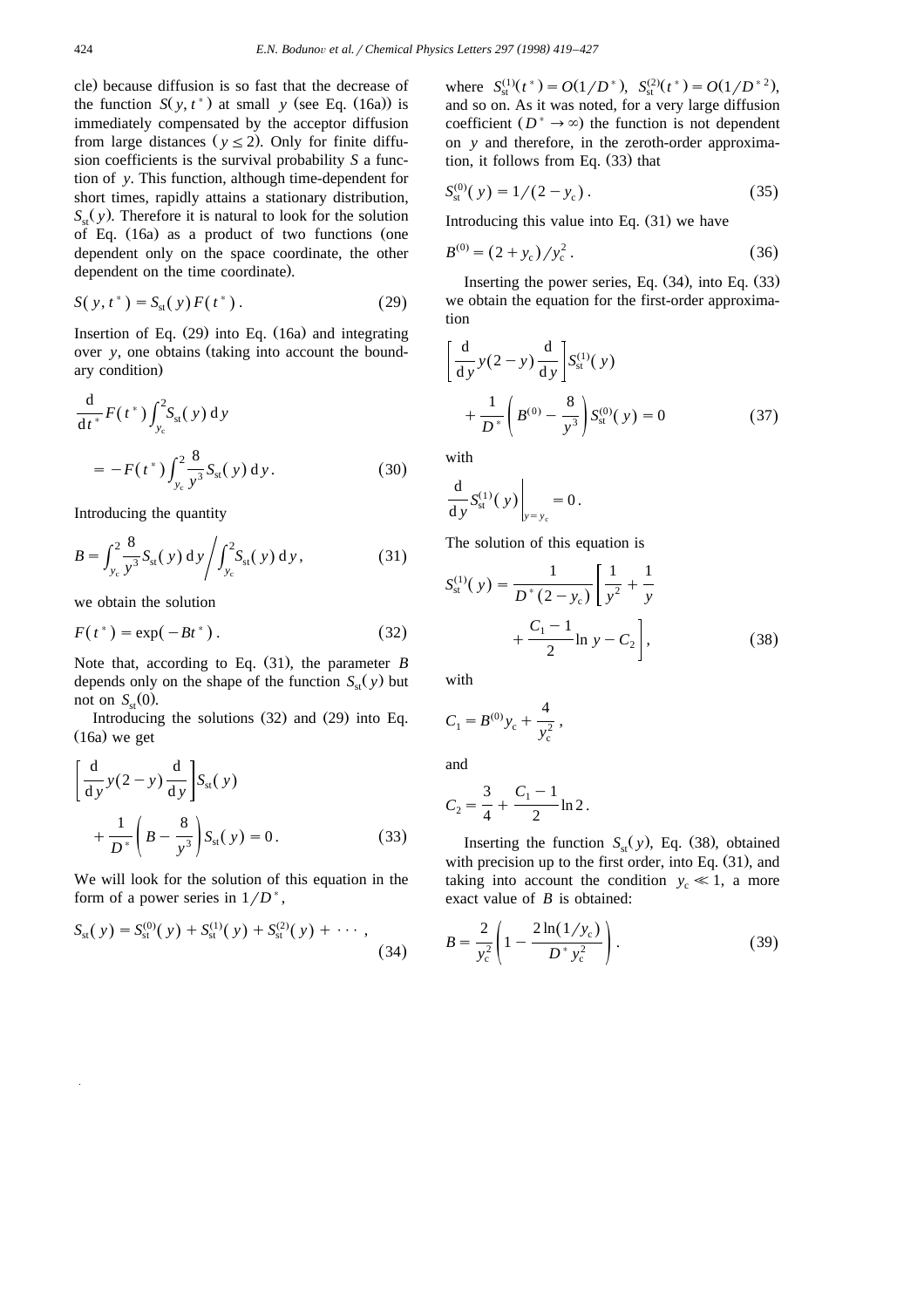So, as the minimum distance  $r_c$  between donors and acceptors is connected with the parameter  $y_c$  by the equation  $r_c^2 = 2R^2 y_c$ ,

$$
B = 8\left(\frac{R}{r_c}\right)^4 \left(1 - \frac{R_0^6 \ln(2R^2/r_c^2)}{8D\tau_0 r_c^4}\right). \tag{40}
$$

We see from Eq.  $(40)$  that the small parameter in the case of fast diffusion is  $R_0^6 \ln(2R^2/r_c^2)/(D\tau_0 r_c^2)$ . The rapid-diffusion limit (results independent of  $D^*$ ) is attained when the second term is negligible.

Knowing parameter *B*, we can calculate the twoparticle function from Eq.  $(16')$ 

$$
P_1(t^*) = \exp(-A - Bt^*), \qquad (41)
$$

where

$$
\exp(-A) = \int_{y_c}^{2} S_{\rm st}(y) \, dy = 1 - \frac{2}{D^* y_c^2} \tag{42}
$$

and

$$
A \approx \frac{2}{D^* y_c^2} \ll 1. \tag{43}
$$

Using the Poisson distribution of acceptors, one obtains for the decay

$$
I(t) = \exp(-t/\tau_0) \exp\{-\overline{N}(1-e^{Bt^*})\}.
$$
 (44)

Thus, the average decay takes a form identical to that



Fig. 3. Function  $P_1(t^*)$  in the fast diffusion case. Comparison of the approximate solution (solid line), Eq.  $(46)$ , with the exact solution obtained by numerical solution of the diffusion equation (dashed line), for reduced diffusion coefficients  $D^*$  varying from 100 to 1000. The value of  $D^*$  is shown next to each pair of curves.



Fig. 4. Fast diffusion case. Dependence of parameter *A* appearing in Eq. (46) on  $D^*$  and on  $y_c$ . The value of  $y_c$  is shown next to each curve.

of a quenching process with a time-independent rate constant  $[5,6]$ . The rate constant is in this case,

$$
k = B \frac{t^*}{t} = \frac{R_0^6}{8\tau_0 r_c^4 R^2} \,. \tag{45}
$$

Eqs.  $(16a)$ ,  $(16b)$  and  $(16c)$  were solved numerically for  $D^* \ge 100$ . Indeed, if  $D^* \ge 100$  the twoparticle decay can be written with good accuracy as

$$
P_1(t^*) = \exp(-A - Bt^*)\,,\tag{46}
$$

where *A* and *B* are numerical parameters, see Fig. 3. These parameters depend on  $D^*$  and  $y_c$  (see Figs. 4) and 5). If  $y_c$  increases  $(r_c$  increases) then the parameter *A* decreases and the parameter *B* increases. Parameter *B* was obtained with a numerical precision  $\pm 1$ , and the precision of parameter *A* was  $\pm 0.01$ . The dependence of parameters *A* and *B* on



Fig. 5. Fast diffusion case. Dependence of parameter *B* appearing in Eq. (46) on  $D^*$  and on  $y_c$ . The value of  $y_c$  is shown next to each curve.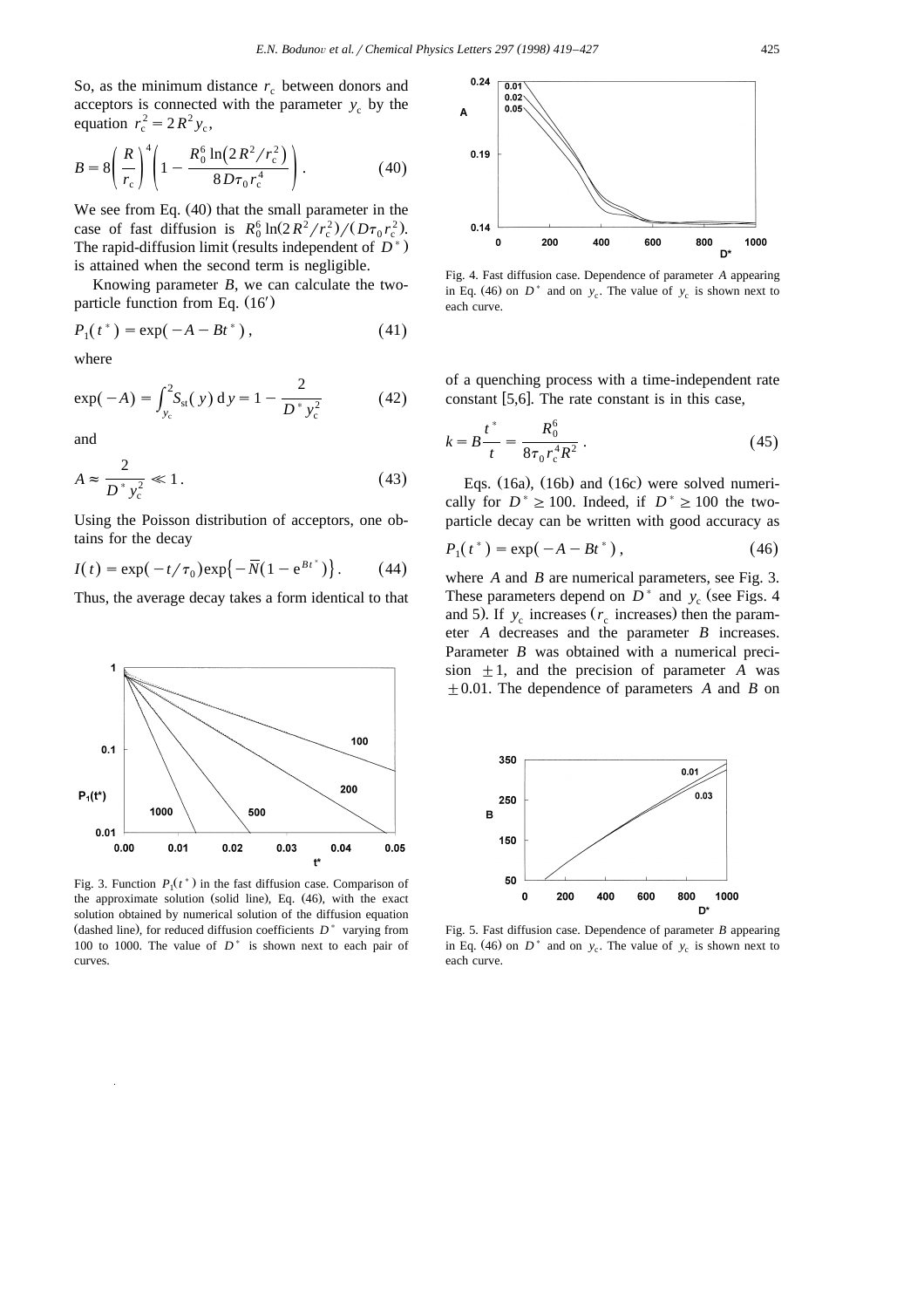Table 1 Numerical parameters  $b_0$ ,  $b_1$ ,  $b_2$ , and *a* 

| $y_c$ | $b_0$ | $\mathfrak{b}_1$ | $b_{\gamma}$         | a   |
|-------|-------|------------------|----------------------|-----|
| 0.01  | 192   | 0.322            | $5.9 \times 10^{-5}$ | 9.7 |
| 0.02  | 191.5 | 0.320            | $6.1 \times 10^{-5}$ | 8.7 |
| 0.03  | 190   | 0.310            | $8.0 \times 10^{-5}$ | 7.8 |

the dimensionless diffusion coefficient  $D^*$  were approximated by the functions  $(100 \le D^* \le 1000)$ 

$$
B = b_0 + b_1 (D^* - 500) - b_2 (D^* - 500)^2, \quad (47a)
$$
  

$$
A = 0.143
$$

$$
+\frac{a}{100(D^*/100)^{0.45}+10^{-3}(D^*/100)^9}.
$$
\n(47b)

The parameter *A* (in the limit of the attained numerical precision,  $\pm 0.01$ ) does not practically depend on *D*). Obviously, the value of parameter *A* depends on the time needed to reach the stationary distribution  $S_{\rm st}(y)$ . The greater the diffusion coefficient, the smaller this time and the parameter *A* (see Fig. 3). Numerical parameters  $a, b_0, b_1,$  and  $b_2$  depend on  $y_c$  and are given in Table 1.

## **4. Large particle limit: contact with two-dimensional ET**

If the radius of the spherical particles is increased, while keeping the surface concentration  $N/(4\pi R^2)$  $n = n$  constant, one can use in Eq. (11) the two-particle function  $P_1(t^*)$  calculated only for the shorttime domain. Using Eqs.  $(24)$  and  $(26)$  we obtain, in the slow diffusion limit and leaving only the leading terms in the power series,

$$
P_1(t^*)1 - \Gamma\left(\frac{2}{3}\right)(t^*)^{1/3} + \frac{1}{2}t^*(1 - D^*)\tag{48}
$$

and finally obtain

$$
I(t) = \exp\left\{-c\left[1.2541\left(\frac{t}{\tau_0}\right)^{1/3} - \frac{1}{32}\left(\frac{R_0}{R}\right)^4 \frac{t}{\tau_0} + 2\frac{D\tau_0}{R_0^2} \frac{t}{\tau_0}\right]\right\},
$$
\n(49)

where  $c = \pi R_0^2 n$  is the average number of acceptors in a circle of radius  $R_0$ .

In Eq.  $(49)$ , the first term in the square brackets  $(\alpha t^{1/3})$  is recognised as the static ET on a plane. The second one is a correction to the first  $(R_0 \ll R)$ due to the fact that ET takes place on a sphere and not in a plane. Naturally, this term disappears when  $R \rightarrow \infty$ . The third term is the correction due to molecular diffusion on the plane. Note that the second and third terms have the same time dependence  $(\alpha t)$  but opposite sign. Thus, these terms can compensate each other in certain conditions. Eq. (49) can be used, for example, in ET kinetics in vesicles.

Concerning the rapid-diffusion limit  $(D \rightarrow \infty)$ , we note that Eqs.  $(40)$  and  $(44)$  are valid if the second term in Eq.  $(40)$  is smaller than unity (or  $R_0^6 \ln(2R^2/r_c^2) \ll 8D\tau_0 r_c^4$ ). If *R* increases, this condition becomes more and more stringent. In the limit  $R \rightarrow \infty$ , it cannot be satisfied for any reasonable diffusion constant. This stems from the fact that the solution of the stationary diffusion equation in twodimensional space is proportional to ln *R* and tends to infinity when  $R \to \infty$ . Thus, the rapid-diffusion limit cannot exist for an infinite plane, as opposed to the situation in an infinite volume  $[21]$ . However, as discussed above  $(Eq. (45))$ , the rapid-diffusion limit can be realised in a *finite* two-dimensional system.

#### **5. Conclusions**

In most nanometer-sized systems, the fluorescence decay and accompanying transfer processes occur on a time scale much shorter than that of translational diffusion and a static picture is appropriate. There are, however, systems where diffusion can be significant during the chromophore's excited state lifetime. One such situation refers to solute molecules located in the superficial region of mi celles, for which diffusion coefficients of  $1-10 \text{ Å}^2/\text{ns}$ apply. With long lifetimes (tens of nanoseconds) and short critical radii  $(\leq 20 \text{ Å})$ , the role played by diffusion becomes essential.

Recently, Matzinger et al. [16] considered in detail the problem of dipole–dipole energy transfer in micelles with diffusion. Although quantitative results were obtained, both by the numerical resolution of the diffusion equation and by Monte Carlo simula